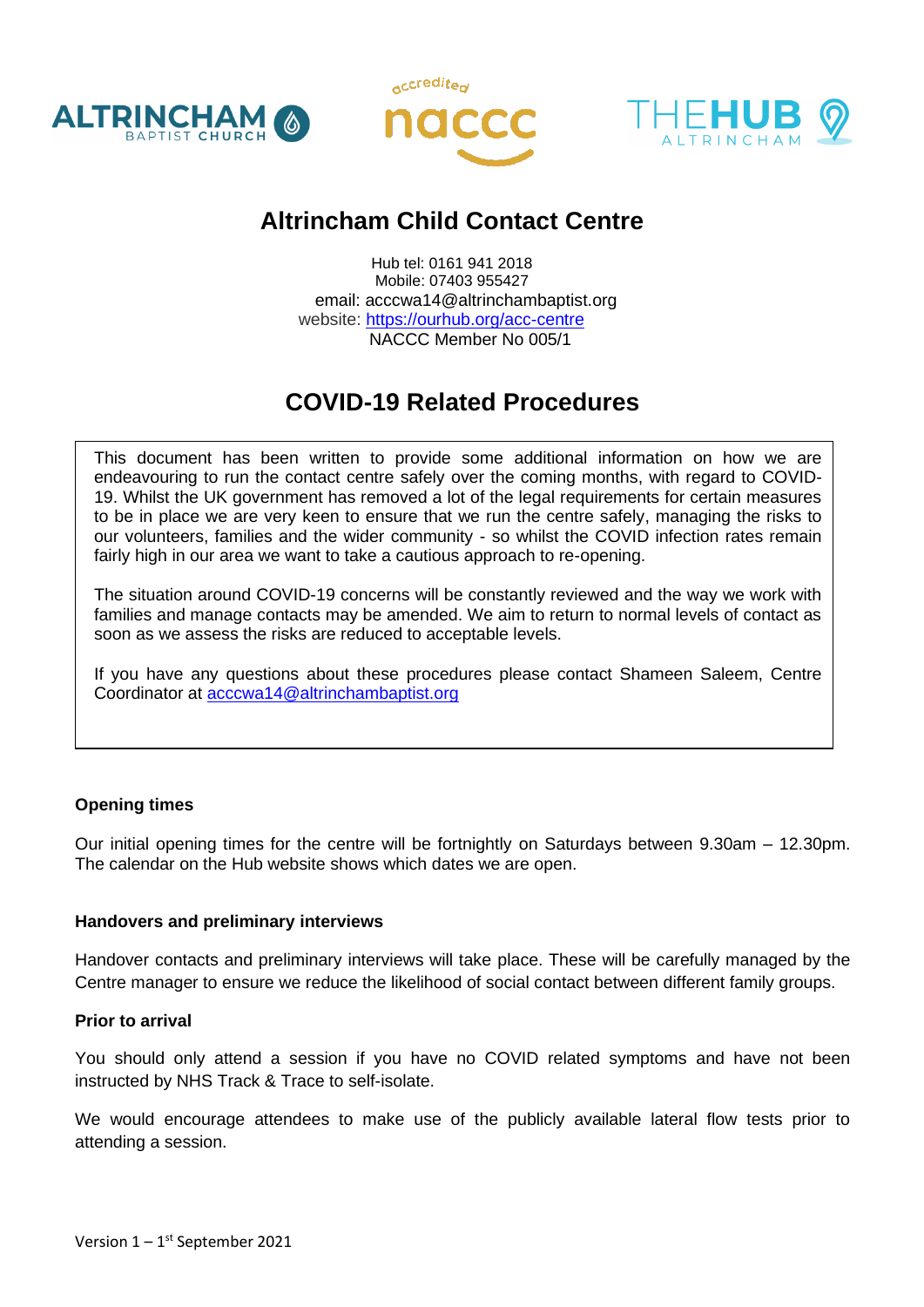#### **Attending the session**

Only parents and children on the contact list will be allowed in the centre. These will have been agreed before the session.

We will be restricting the number of families present in the centre at any one time as we recommence the service. This is to ensure we can safely operate, reducing the risk of the virus being spread and helping us to keep the service operational. Initially we will be operating with a maximum of three families in the space at any one time.

We will also be applying a limit to the length of a session that families can attend, to a maximum of 90 minutes. We will endeavour to stagger start times to reduce the potential for families mixing.

#### **Protecting yourself and others**

Hand sanitiser is in place in reception and around the centre, and all parents and volunteers are requested to clean their hands on entry and supervise their children in cleaning their hands.

The wearing of face coverings by all adults attending the Centre is requested on arrival and when moving around inside the building, unless there is a declared medical reason for not doing so. Children under twelve years of age are exempt and the wearing of masks by them will be at the discretion of the parents.

Adults attending the session will be encouraged to maintain social distancing from other family groups. It is not expected that children will maintain distancing – however tables/equipment/toys etc will be positioned to encourage reduced mingling of children.

The small windows in the room will be kept open, but for safety reasons all doors will remain closed.

Parents will remain responsible for the supervision of their children including any additional hygiene needs due to Covid-19.

#### **Waiting area**

The café space will be available for parents to wait while a session takes place. It is not currently possible to use a private waiting area, as previously, so you may choose to wait away from the building if you consider this appropriate for your circumstances.

#### **Toys**

Toys will be provided, though we will have to reduce the number available.

Parents of very young children may wish to bring their own soft toys/ blankets etc as appropriate.

If during a session it is noted that a child does put toys in their mouth it will be necessary for the parent or volunteer to wipe down the toys as necessary.

The soft play area is currently out of use.

#### **Provision of drinks and snacks**

Drinks and biscuits will be served from the servery area by a member of the volunteer team.

#### **Bathroom facilities**

These will be available off the main hall space. Only one family should use the bathroom facilities at one time.

Version 1 – 1<sup>st</sup> September 2021